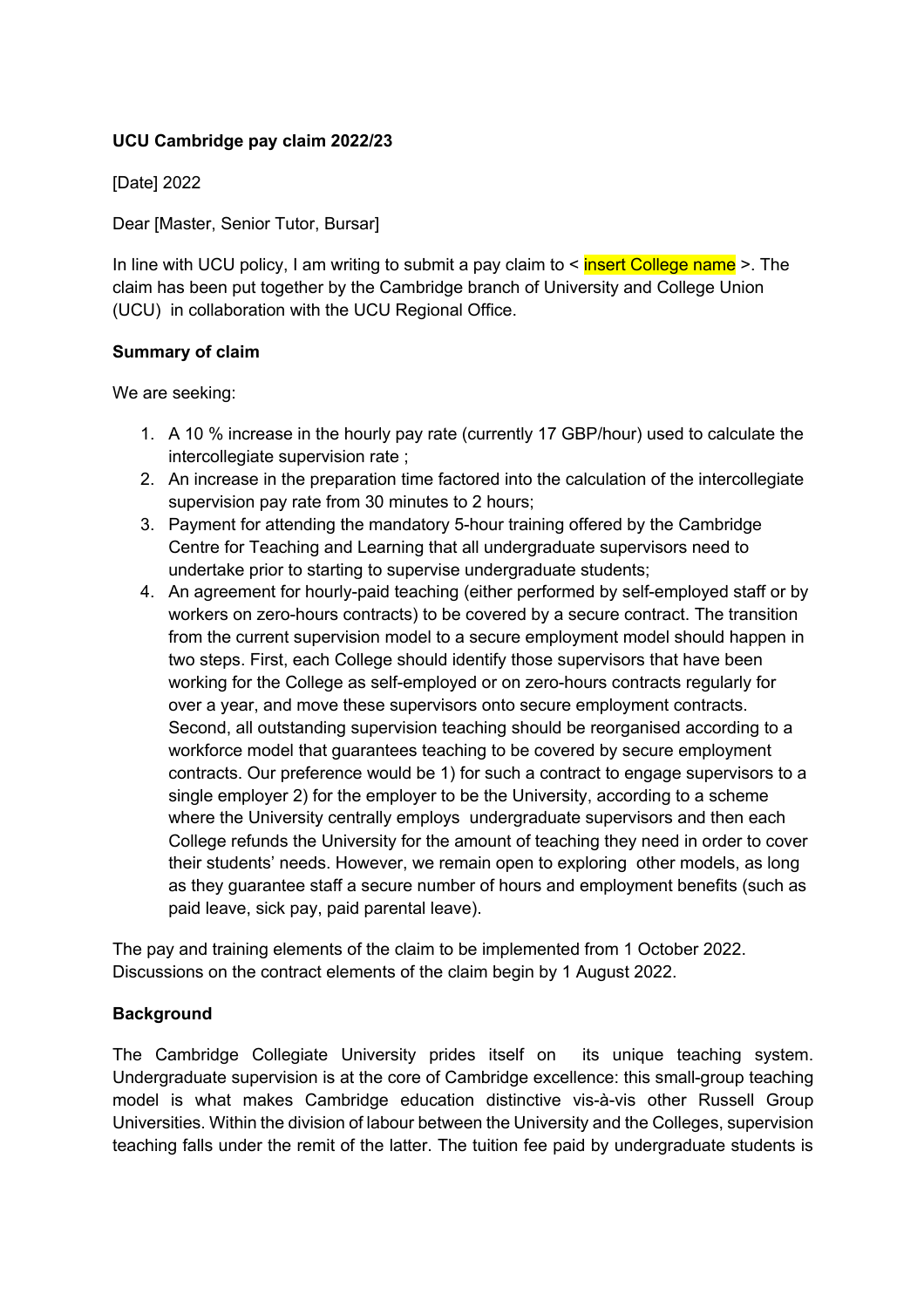split between the University and the Colleges precisely to account for this division in teaching responsibility.

The outbreak of the COVID-19 pandemic in March 2020 produced a period of significant uncertainty for the Higher Education (HE) sector as a whole. Yet, recruitment in UK universities has outpaced even the most positive predictions. In 2020/21 student numbers rose by 9% overall with a 16% increase in first year post-graduate students and an 11% increase in part-time undergraduates<sup>1</sup>. Both UK and international demand for undergraduate courses increased with a 4% rise in overseas students. Cambridge was no exception: the number of undergraduate students accepted for entry across the Colleges increased by 13% in 2020 compared to 2019<sup>2</sup>. Cambridge Colleges, furthermore, already enjoy significant financial stability ensured by their existing assets and financial resources, which cumulatively amount to a combined wealth of 6.9 billion GBP across the 31 institutions<sup>3</sup>.

It is therefore ever more striking to remark that this cumulative wealth, alongside the emphasis on the value of the undergraduate supervision system, have not resulted in an investment into the working conditions of the staff in charge of delivering such teaching. Much to the contrary, the supervision system is scarred by deleterious working conditions, which in turn affect staff morale and generate significant turnover:

- 1. **Casualisation:** In 2019, the 31 Colleges<sup>4</sup> engaged around 5000 supervisors to deliver undergraduate teaching. Around 90% of undergraduate supervisors across the 31 Colleges were paid gross, and only around 10% held employment contracts<sup>5</sup>. According to data from CAMCORS, in 2018 48% of supervisions were delivered by some of the most precarious members of the University community: people with no other institutional affiliation to the Collegiate University (11%), graduate students (26%), and postdocs (11%). This is the general trend across the 31 Colleges, even though a degree of variation in the reliance over certain categories of staff exists amongst the different Colleges (see table in Annex  $2)^6$ . The lack of secure contracts generates enormous job insecurity for undergraduate supervisors, who cannot count on guaranteed teaching hours, a reliable timeline for payment, sick pay, or paid parental leave. Furthermore, the lack of contracts also makes the recruitment of supervisors an extremely opaque process, often relying on personal networks and favouring people who have previously studied and taught at Cambridge or Oxford.
- 2. **Low pay:** Research by the Cambridge branch of UCU7 reveals that hourly-paid undergraduate supervisors consider the pay rate for supervision teaching too low, to the point of falling below living wage once preparation time is factored in. Recent research by the branch has shown that these issues also affect University Teaching

<sup>1</sup> HESA, January 2022, https://www.hesa.ac.uk/news/25-01-2022/he-student-statistics-202021 <sup>2</sup>https://www.undergraduate.study.cam.ac.uk/sites/www.undergraduate.study.cam.ac.uk/files/publicati ons/undergraduate\_admissions\_by\_apply\_centre\_2020\_cycle.pdf

<sup>&</sup>lt;sup>3</sup>https://www.theguardian.com/education/2018/may/28/oxford-and-cambridge-university-colleges-hold-21bn-in-riches

 $4$  Even though only 29 Colleges have undergraduate students, the two graduate-only Colleges (Darwin and Clare Hall) also contract undergraduate supervisors because they engage Tier4visa students under Workers Agreements.

<sup>&</sup>lt;sup>5</sup> Letter from Pembroke College to HMRC, 12 December 2019, obtained through FOI

 $6$  Own elaboration based on data provided in 2020 by the Office of Intercollegiate Services.

<sup>7</sup> https://www.ucu.cam.ac.uk/wp-content/uploads/Hourly-Paid-Workers-at-Cambridge-University.pdf.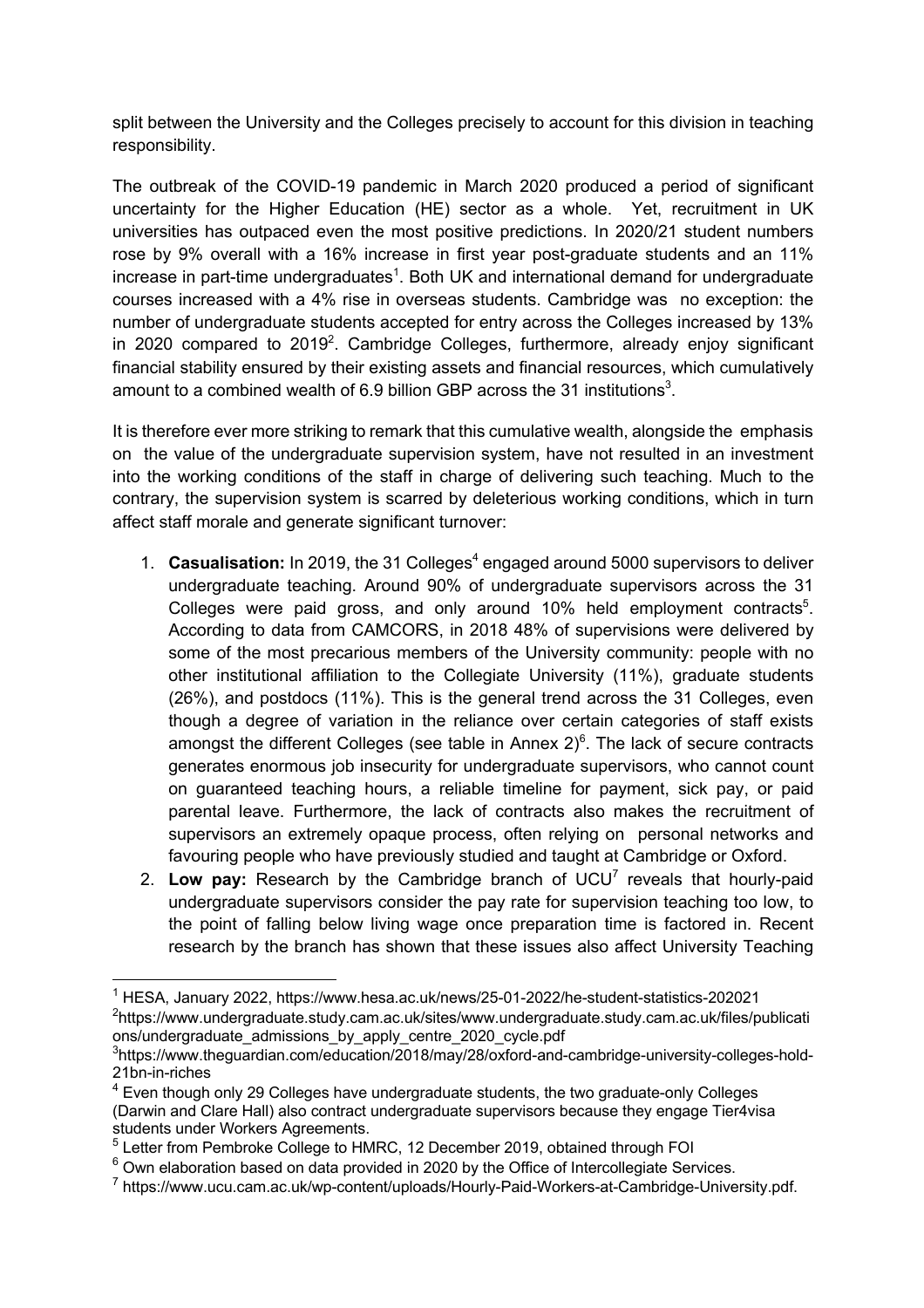Officers (UTOs) who teach undergraduate supervisions for the Colleges: UTOs complain that the pay rate for supervision teaching is too low, and that the institutional pressures to supervise increase their workload to unreasonable levels - without counting towards their university teaching load<sup>8</sup>.

#### **Current situation and recent pay awards**

The intercollegiate supervision pay rate has generally increased in line with the pay increases to the national pay spine agreed annually through New JNCHES - with the exception of the academic years 2020/2021 and 2021/2022 [see below]. As a result, the increase in the supervision pay rate made by <insert college name> has reflected the national picture of below inflationary pay awards for staff. Over the past five years, the College has made pay awards of:

 $- 2021/22 - 0\%$ <sup>9</sup>

 $2020/21 - 4.7%$  for 1-to-1 supervisions,  $0.9%$  for 1-to-2 supervisions, 1.9% for 1-to-3 supervisions, 5.5% for 1-to-4 supervisions, 2.1% for 1-to-5 supervisions. Payment for large-group supervisions underwent a  $0.6\%$  pay cut<sup>10</sup>

- $2019/20 1.8%$
- $2018/19 2%$
- 2017/18 1.7%

A record of the increase and stagnation in the supervision pay rate since 2002 is available on CamCORS, and reproduced in the table in Annex 1.

Thus, in eight of the past ten years, the intercollegiate supervision rate increased at a rate that was lower than annual inflation as measured by the Consumer Price Index  $(CPI)^{11}$ . In 2021, for the first time on record, the rate did not increase at all. In 16 of the 19 years on record, the supervision pay rate grew at a rate less than the National Minimum Wage (2003- 16) or the National Living Wage (2016-2021) grew. These facts are presented on the graph below.12

The most consistent trend here is that incremental increases to the intercollegiate supervision rate are not in line with increases to the National Living Wage. Some of the most extreme changes have been in the last two years. Since the intercollegiate supervision rate was last increased (Michaelmas 2020), the National Living Wage has increased by 8.2%, from £8.72 to £9.50 per hour. While inflation in 2020 and 2021 was modest (0.9% and 2.6% respectively),

<sup>8</sup> https://justice4collegesupervisors2021.wordpress.com/the-impact-of-the-supervision-system-onutos-report/

 $9$  The reason why the Colleges did not agree on a pay award in line with UCEA is unknown.

 $10$  The 2020/21 pay variation (which included a variated pay award and a pay cut) was not made according to the UCEA pay award. Rather, it was made in response to a revision of the supervision pay rate approved by the Senior Tutors Committee in response to an anticasualisation claim submitted by Cambridge UCU to the University [see below].

<sup>&</sup>lt;sup>11</sup> Source for CPI figures: ONS.

<sup>&</sup>lt;sup>12</sup> Note: the Minimum/Living wage increases in April of each calendar year; the intercollegiate supervision rate increases in Michaelmas (October) of each calendar year.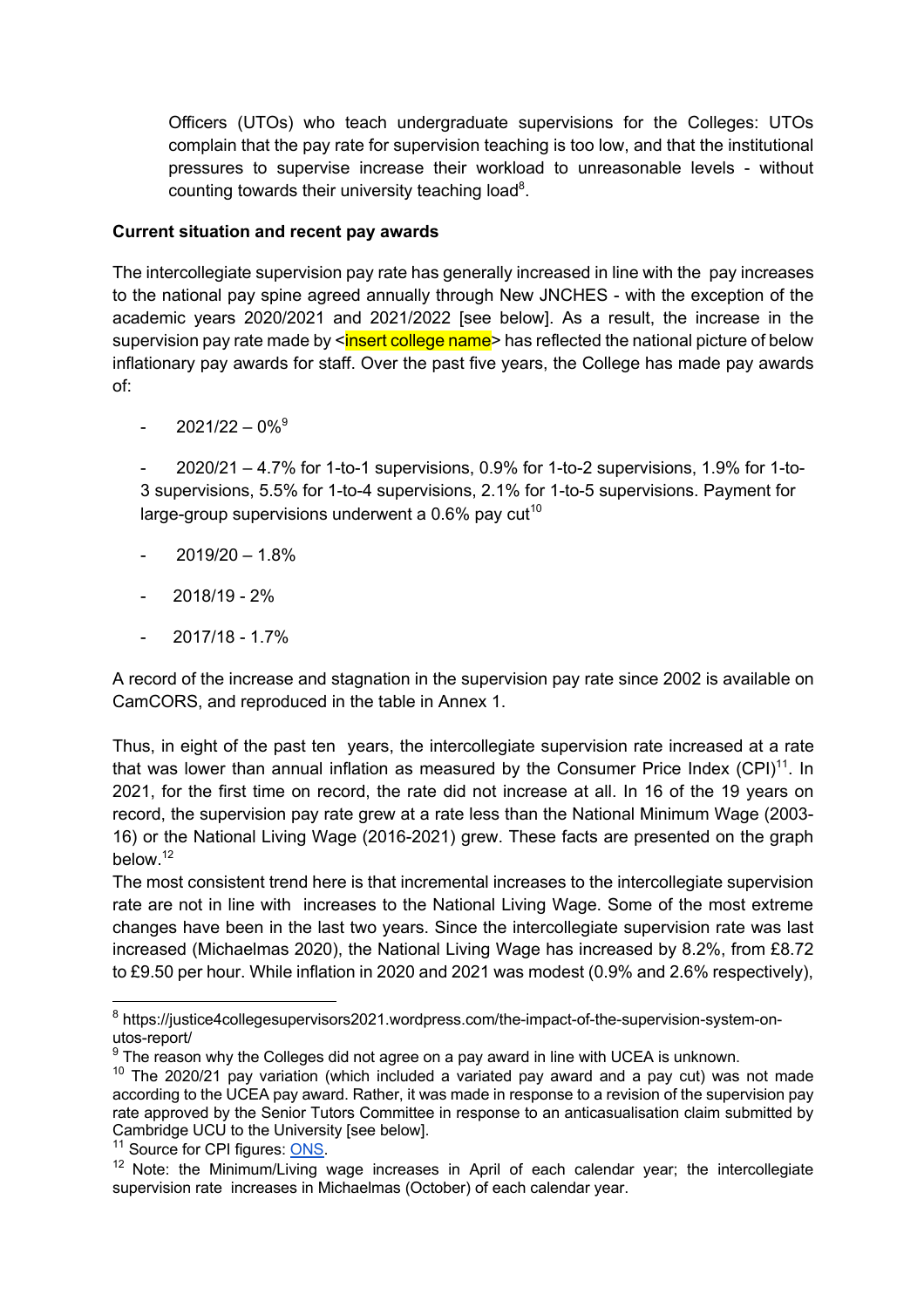Wage growth across time



it reached 7,8% in April 2022, and it is forecast to skyrocket in 2022. The intercollegiate supervision pay rate has thus stagnated at a time when the cost of living has dramatically increased in the country<sup>13</sup>.

The below-inflation annual increase of the supervision pay rate adds to the fundamental underpayment of hourly-paid undergraduate supervisors. The intercollegiate pay rate, does, in fact, not fairly remunerate the amount of time that workers spend in organising, preparing, and delivering supervision teaching. In 2019/20, a revision of the supervision pay rate was undertaken by the Colleges in response to the anti-casualisation claim sent by Cambridge UCU to the University. Indeed, the supervision pay rate used until then was based on a rationale that was no longer known.

The revision of the supervision pay rate approved by the Senior Tutors' Committee in July 2020, however, was mainly cosmetic in nature: the newly calculated rate, is, in fact, based on the remuneration of 1 hour of contact time and 30 minutes of preparation time, plus 20 minutes of marking per student (capped at a maximum of four students), at an hourly rate of 17 GBP/hour. It is unclear how the Senior Tutors' Committee agreed that these measures for preparation and marking time were appropriate, since Cambridge UCU was not consulted in the process. This rate severely underestimates the time needed to arrange and prepare a supervision, as highlighted by the Hourly-Paid Teaching report published by Cambridge UCU in 2019<sup>14</sup>. Furthermore, the hourly rate chosen to recalculate the intercollegiate supervision pay rate (17 GBP/hour) does not correspond to any specific point in the Higher Education

 $13$  In every vear since 2009, the time a supervisor can spend preparing/marking supervision work while still earning above minimum wage has decreased. In Michaelmas 2009, for a 1-on-1 lesson a supervisor could spend over three and a half hours on preparation/marking, in addition to the hour spent teaching, before their real terms hourly pay dipped below the minimum wage. As of Easter 2022, that number has dropped to less than **two hours and twenty minutes,** meaning a supervisor now has **over an hour less** time to prepare and mark than their 2009 counterpart before their pay drops below the Living Wage.

<sup>14</sup> https://www.ucu.cam.ac.uk/wp-content/uploads/Hourly-Paid-Workers-at-Cambridge-University.pdf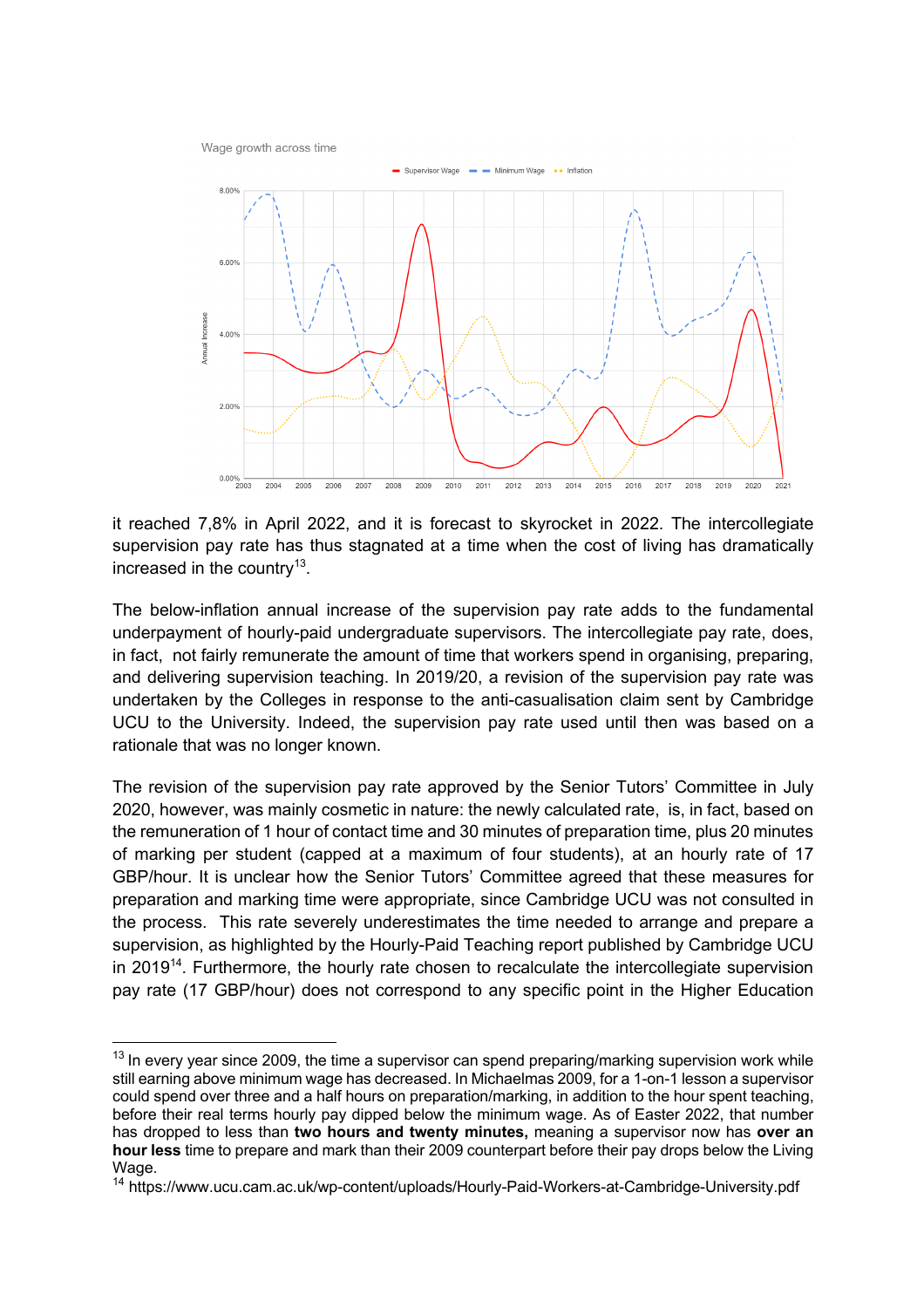national single pay spine<sup>15</sup>. The increase in the intercollegiate supervision pay rate stemming from this revision was, therefore, extremely limited and completely unsatisfactory from the point of view of fair payment for undergraduate supervisions.

## **Cost of living crisis**

According to the most recent data from the ONS, the Retail Price Index currently stands at 7.8% and is expected to continue to rise<sup>16</sup>.

Within these figures, some costs are rising significantly faster:

Energy costs are already at their highest levels in decades, with increases such as gas bills at 28.1%, petrol and oil at 27.4%, and electricity bills at 18.8%. These prices will rise even more sharply from April 2022, when the price cap is increased, and the average bill will jump from £1,277 to around £2,000/year . Further increases in energy prices are also anticipated for the autumn of 2022.

The price of housing also remains a significant issue facing staff and their families. Across the UK, the house price index rose by  $10.8\%$ <sup>17</sup> in the year leading to December 2021. Private rental prices have also seen a significant increase, taking the average monthly rent for new tenancies in the UK up  $8.6\%$  to £1,069 in February 2022<sup>18</sup>.

· Childcare costs represent a key area of expenditure for many staff in HE, with the annual cost of 25 hours care per week for a child under 2 hitting over £7,100 in March 2021 and anticipated to rise further throughout this year[6].

HE staff, including staff at your College, are relying on their employer for a pay rise as nothing else will enable them to meet the demands of the current economic climate.

The cost of living crisis is national in scale, and has had devastating effects on UK residents across the country. However, t it is particularly acute in Cambridge, where the rise in cost of living has been steadily increasing at rates far outpacing wage growth for two decades. In 2018, Cambridge was named the UK's most unequal city<sup>19</sup>. For ordinary residents of the city - students, lecturers, supervisors, cleaners, cooks, baristas, and all of the people who make up the vibrant fabric of Cambridge - this trend is untenable. According to an analysis of 2016 data by geographer Deborah Potts, the only form of rental housing that met the affordability threshold (up to 35% of income) for a worker in Cambridge making the median wage was a room in a shared house. The median wage at this point was  $£24,000^{20}$ .

<sup>&</sup>lt;sup>15</sup> https://www.ucu.org.uk/he\_singlepayspine

<sup>16</sup> https://www.ons.gov.uk/economy/inflationandpriceindices/timeseries/czbh/mm23

<sup>&</sup>lt;sup>17</sup> Office for National Statistics, UK House Price Index: November 2021, published January 2022

<sup>18</sup> HomeLet Rental Index, December 2021 19

https://www.varsity.co.uk/news/14625#:~:text=Cambridge%20is%20the%20least%20equal,East%2C %20with%20only%20two%20exceptions.

<sup>&</sup>lt;sup>20</sup> Potts, Deborah. 2021. "Is Cambridge a broken city? Why housing is unaffordable for so many" [presentation]. The Cambridge Commons, 7 April. See also: Potts, Deborah. 2020. Broken Cities Inside the Global Housing Crisis, London: Bloomsbury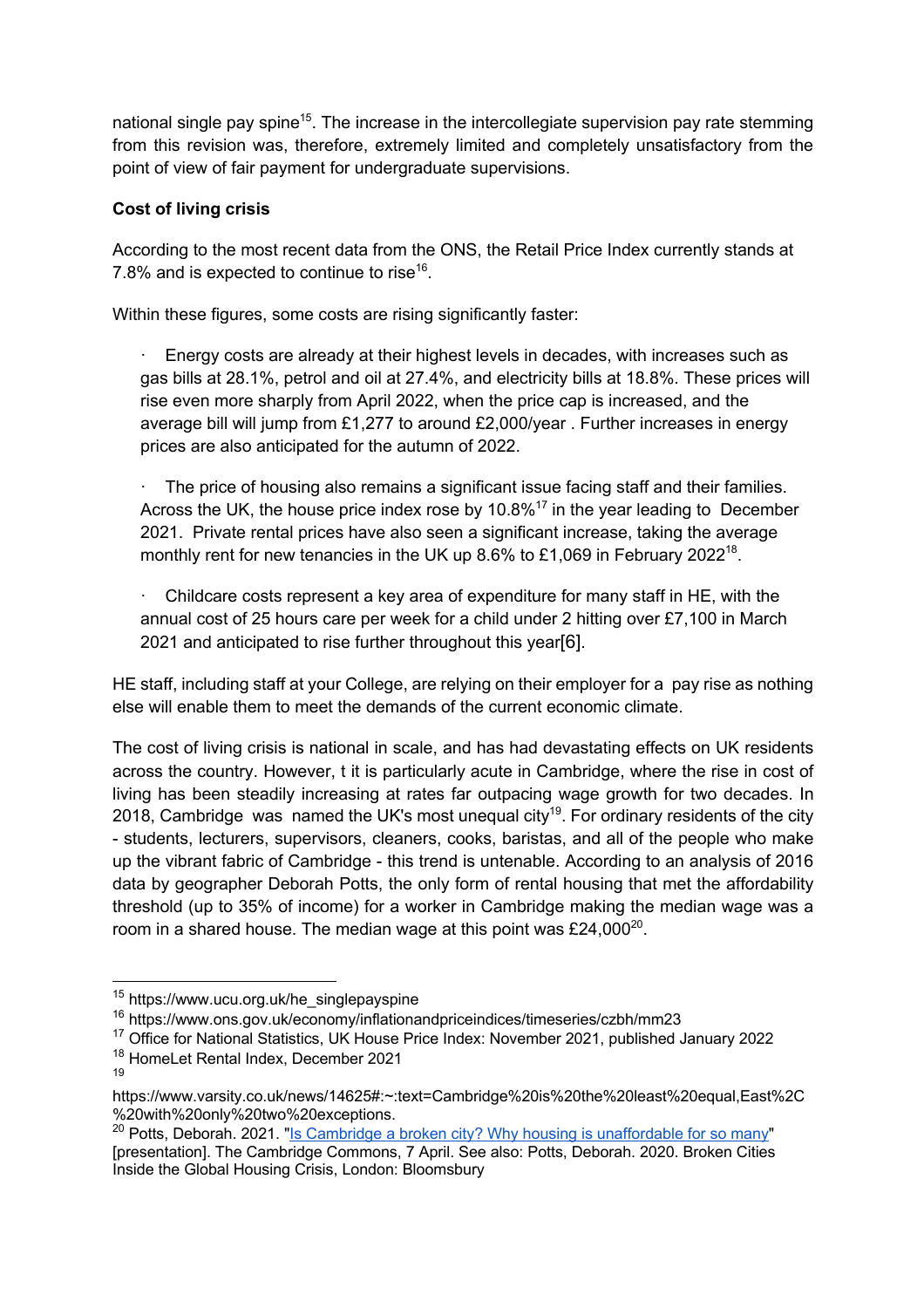To put this into perspective, a UKRI-funded postgraduate student making a stipend of £15,690 in 2021/22 would have to conduct 197 hour-long supervisions in groups of three (around 8 per week during term time) over the course of the year to reach that median wage - only to fall well under the income threshold to be able to afford at least a one-bedroom flat. Postdoctoral fellows, early career scholars, and teaching officers, who may wish to buy a house in Cambridge, do not fare much better: the average purchase price of a house in the city now exceeds £500,000, meaning that lenders will typically require an annual household income of at least £110,000 to issue a loan for an average home. On an individual level, this is an income level unattainable to all but the most senior and highly compensated employees in the sector.

#### **HE Workforce Crisis**

The past two years have been dominated by dealing with the impact and consequences of theCOVID-19 pandemic, both within the HE sector and across wider society. HE staff have been magnificent in how they have responded and adapted to the pandemic, managed significant changes to the way they work and ensured the highest possible levels of student support and learning experience. Such efforts have coincided, however, with an accelerating erosion of working conditions for staff in UK universities. Over the last decade, HE workers have suffered from a rapid rise in insecure employment and excessive workloads at the same time as pay and pensions have been eroded. This is creating a crisis in staff morale, and is threatening the future of the sector: according to a recent report by UCU, 60% of surveyed members said that the deterioration of pay and working conditions means that they are likely to leave the sector in the next five years. For staff aged between 18 and 29 years, this figure goes up to  $81\%^{21}$ .

Low morale and embitterment towards the system are pervasively felt by people who deliver undergraduate supervisions at Cambridge. Although figures about retention across undergraduate supervisors are not known, anecdotal evidence exists that the supervision system is characterised by an extremely high staff turnover, mainly due to poor working conditions. Testimonies collected by the branch in two distinct surveys in 2018 and 2021 confirm the state of extreme discontent felt across undergraduate supervisors. Hourly-paid supervisors surveyed by Cambridge UCU in 2018 said:

- *1. Hourly-paid teaching [...] ruthlessly exploits its [graduate] students. It's a form of employment which, for over a year, left me virtually broke for three-month periods until payday at the end of term. [...] What the current payment situation seems to assume is that hourly supervision is simply a form of supplementary work for those with fulltime faculty or college jobs, or simply a bit of pocket money for students of independent means to have extra. Yet the tripos seems to depend to a large extent on precisely such work;*
- *2. The environment in which we teach – at worst windowless spaces a little larger than a broom cupboard, and clearly regularly repurposed, with zero relevant facilities – is dispiriting and incommodious for supervisors and students alike.*

<sup>21</sup> https://www.ucu.org.uk/media/12532/HEReport24March22/pdf/HEReport24March22.pdf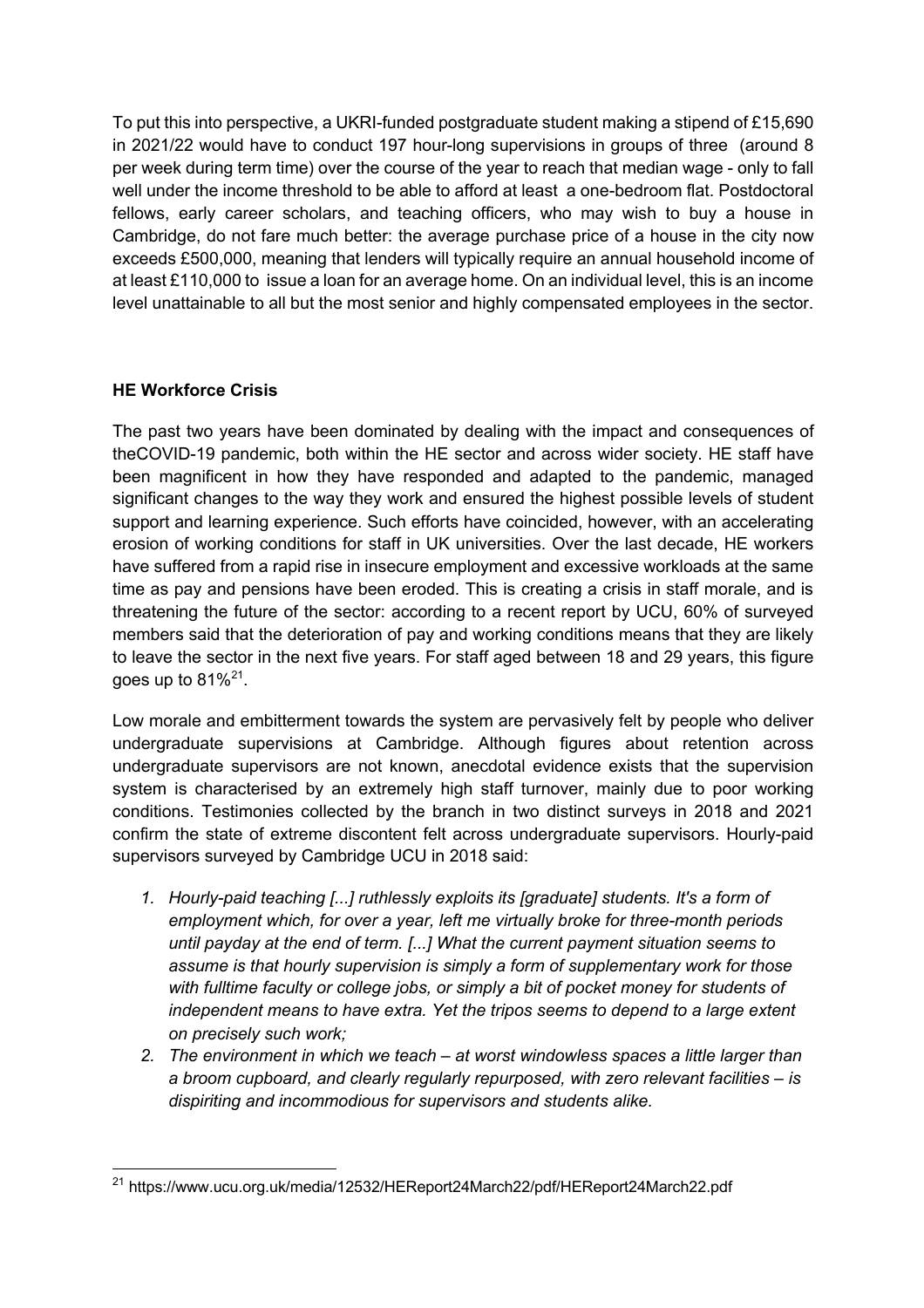*3. [I feel an] undermining of sense of worth and self-respect and basic professional dignity*

Crucially, such feelings of low morale vis-à-vis the supervision system are also expressed by staff who enjoy more job security in virtue of their University contract. University Teaching Officers surveyed by Cambridge UCU in 2021 in relation to undergraduate supervision teaching said:

- *1. The high workload and low pay is why I left my college [...]. We are running a very labour-intensive system, which relies on UTOs being committed to collegiate teaching (or falsely believing it is a duty).*
- *2. The volume of teaching quickly becomes exhausting, particularly giving feedback on and teaching multiple students in small groups for multiple hours across several days. A reduced volume of teaching would be beneficial.*

## **Our claim**

Considering the above, Cambridge UCU submits a claim for:

- 1. A 10% increase to the hourly pay rate (currently 17 GBP/hour) used to calculate the intercollegiate supervision rate ;
- 2. An increase in the preparation time factored into the calculation of the intercollegiate supervision pay rate from 30 minutes to 2 hours;
- 3. Payment for attending the 5-hour mandatory training offered by the Cambridge Centre for Teaching and Learning that all undergraduate supervisors need to undertake prior to starting to supervise ;
- 4. An agreement for hourly-paid teaching (either performed by self-employed staff or by workers on zero-hours contracts) to be covered by a secure contract. The transition from the current supervision model to a secure employment model should happen in two steps. First, each College should identify those supervisors that have been working for the College as self-employed or on zero-hours contracts regularly and move these supervisors with secure employment contracts . Second, all outstanding supervision teaching should be reorganised according to a workforce model that guarantees teaching to be covered by secure employment contracts. Our preference would be 1) for such a contract to engage supervisors to a single employer 2) for the employer to be the University, according to a scheme where the University centrally employs undergraduate supervisors; the Colleges refund the University for the amount of teaching they need in order to cover their students' needs. However, we remain open to exploring other models, as long as they guarantee a secure number of hours and employment benefits (such as paid leave, sick pay, paid parental leave) for undergraduate supervisors.

#### **We are seeking:**

- An acknowledgment of our claim.
- A commitment to negotiate a fair settlement for undergraduate supervisors at <College>.
- A commitment to at least 3 meetings to facilitate meaningful negotiations. Such meetings will take the form of open negotiations to which all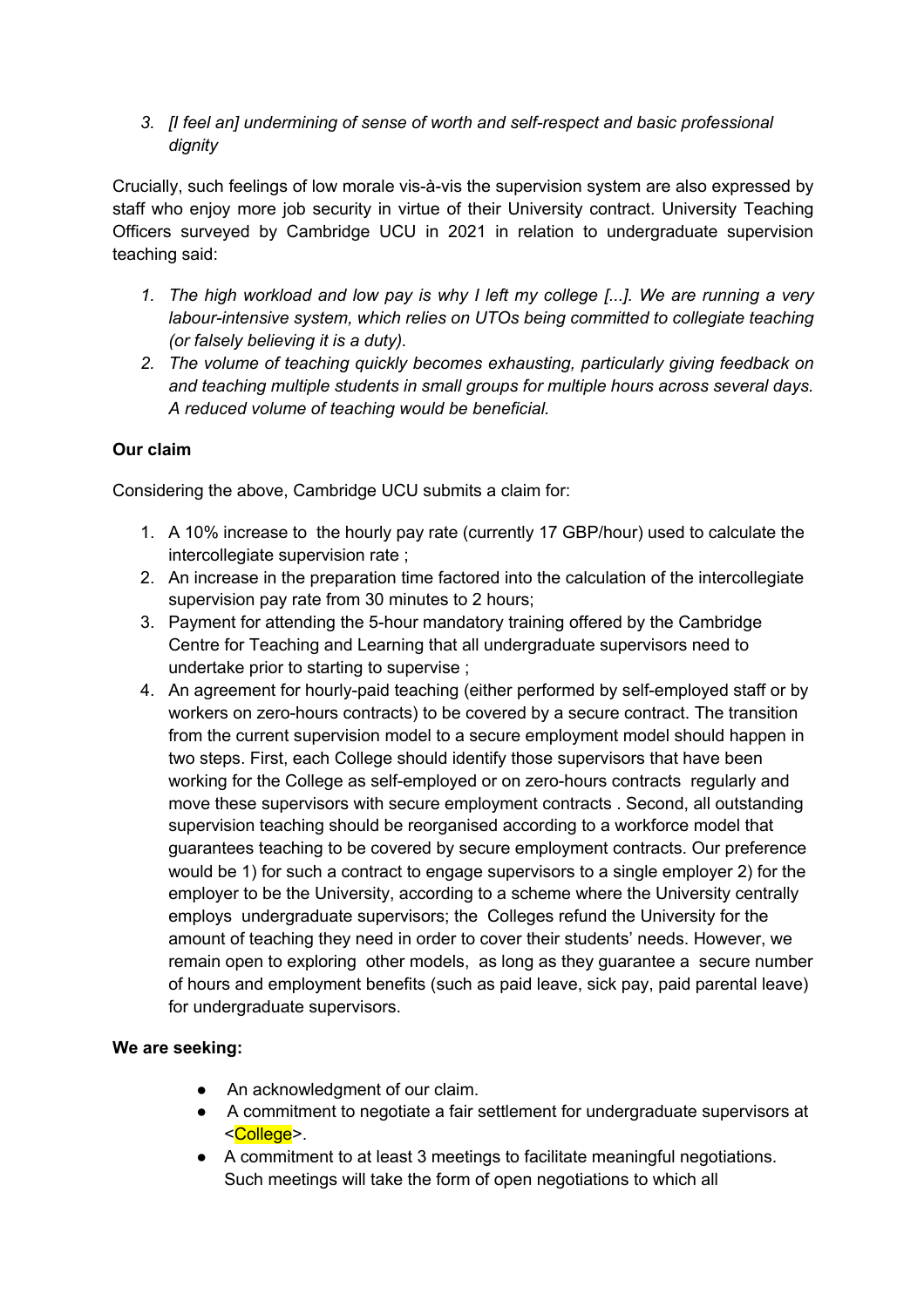undergraduate supervisors at  $\leq$ College> and a UCU regional full-time official are invited. Cambridge UCU will designate four representatives that will be allowed to speak at such meetings, even though all undergraduate supervisors will be allowed to attend. As our claim concerns issues that are usually collectively agreed by the 31 Colleges (such as the intercollegiate pay rate, policy over required training, and the infrastructure regulating contracts for undergraduate supervisors), our preference would be to hold joint negotiations. Such negotiations would engage UCU, on the one side, and four representatives jointly named by the 31 Colleges, on the other side.

● An agreement to share the necessary statistical and financial data to allow for meaningful negotiations, including: 1) a copy of the College's accounts for the last 4 years; 2) the numbers of undergraduate supervisors working for the College; 3) current pay bill; 4) consultant costs over the past 4 years.

If no acceptable offer is made, the UCU reserves the right to declare a trade dispute with the College and to progress this matter.

I hope to hear from you shortly and hope that we can look forward to open negotiations with a view to reaching agreement on all matters contained within our claim.

Yours sincerely,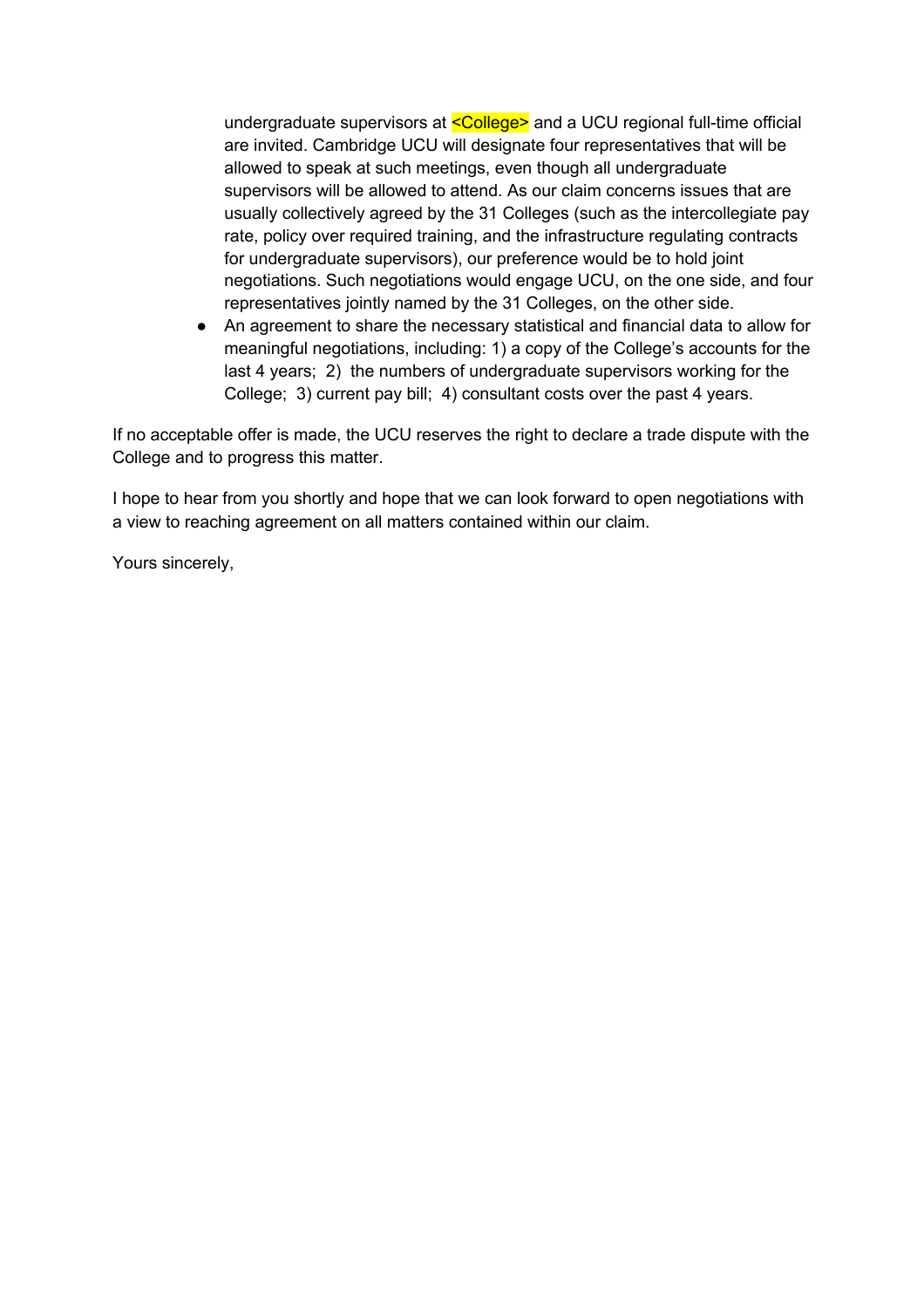# Annex 1: Intercollegiate supervision pay rate 2002-2021. Source: CAMCORS

| <b>Academic Year</b> | <b>Term</b>   | 1      | 2      | 3      | 4      | 5     | <b>Big</b> | <b>NS</b> |
|----------------------|---------------|--------|--------|--------|--------|-------|------------|-----------|
| 2021                 | Easter        | £31.17 | £18.41 | £14.16 | £11.25 | £9.00 | £45.01     | £0.00     |
|                      | Lent          | £31.17 | £18.41 | £14.16 | £11.25 | £9.00 | £45.01     | £0.00     |
|                      | Michaelmas    | £31.17 | £18.41 | £14.16 | £11.25 | £9.00 | £45.01     | £0.00     |
| 2020                 | Easter        | £31.17 | £18.41 | £14.16 | £11.25 | £9.00 | £45.01     | £0.00     |
|                      | Lent          | £31.17 | £18.41 | £14.16 | £11.25 | £9.00 | £45.01     | £0.00     |
|                      | Michaelmas    | £31.17 | £18.41 | £14.16 | £11.25 | £9.00 | £45.01     | £0.00     |
| 2019                 | Easter        | £29.78 | £18.25 | £13.90 | £10.66 | £8.81 | £45.30     | £0.00     |
|                      | Lent          | £29.78 | £18.25 | £13.90 | £10.66 | £8.81 | £45.30     | £0.00     |
|                      | Michaelmas    | £29.78 | £18.25 | £13.90 | £10.66 | £8.81 | £45.30     | £0.00     |
| 2018                 | Easter        | £29.20 | £17.89 | £13.63 | £10.45 | £8.63 | £44.46     | £0.00     |
|                      | Lent          | £29.20 | £17.89 | £13.63 | £10.45 | £8.63 | £44.46     | £0.00     |
|                      | Michaelmas    | £29.20 | £17.89 | £13.63 | £10.45 | £8.63 | £44.46     | £0.00     |
| 2017                 | Easter        | £28.71 | £17.59 | £13.41 | £10.28 | £8.49 | £43.68     | £0.00     |
|                      | Lent          | £28.71 | £17.59 | £13.41 | £10.28 | £8.49 | £43.68     | £0.00     |
|                      | Michaelmas    | £28.71 | £17.59 | £13.41 | £10.28 | £8.49 | £43.68     | £0.00     |
| 2016                 | Easter        | £28.40 | £17.40 | £13.26 | £10.16 | £8.39 | £43.21     | £0.00     |
|                      | Lent          | £28.40 | £17.40 | £13.26 | £10.16 | £8.39 | £43.21     | £0.00     |
|                      | Michaelmas    | £28.40 | £17.40 | £13.26 | £10.16 | £8.39 | £43.21     | £0.00     |
| 2015                 | Easter        | £28.12 | £17.23 | £13.13 | £10.06 | £8.32 | £42.78     | £28.12    |
|                      | Lent          | £28.12 | £17.23 | £13.13 | £10.06 | £8.32 | £42.78     | £28.12    |
|                      | Michaelmas    | £28.12 | £17.23 | £13.13 | £10.06 | £8.32 | £42.78     | £28.12    |
| 2014                 | Easter        | £27.57 | £16.90 | £12.88 | £9.87  | £8.15 | £41.94     | £27.57    |
|                      | Lent          | £27.57 | £16.90 | £12.88 | £9.87  | £8.15 | £41.94     | £27.57    |
|                      | Michaelmas    | £27.57 | £16.90 | £12.88 | £9.87  | £8.15 | £41.94     | £27.57    |
| 2013                 | Easter        | £27.30 | £16.73 | £12.75 | £9.77  | £8.07 | £41.52     | £27.30    |
|                      | Lent          | £27.30 | £16.73 | £12.75 | £9.77  | £8.07 | £41.52     | £27.30    |
|                      | Michaelmas    | £27.30 | £16.73 | £12.75 | £9.77  | £8.07 | £41.52     | £0.00     |
| 2012                 | <b>Easter</b> | £27.03 | £16.56 | £12.62 | £9.67  | £7.99 | £41.16     | £0.00     |
|                      | Lent          | £27.03 | £16.56 | £12.62 | £9.67  | £7.99 | £41.16     | £0.00     |
|                      | Michaelmas    | £27.03 | £16.56 | £12.62 | £9.67  | £7.99 | £41.16     | £0.00     |
| 2011                 | <b>Easter</b> | £26.93 | £16.50 | £12.58 | £9.64  | £7.96 | £40.98     | £0.00     |
|                      | Lent          | £26.93 | £16.50 | £12.58 | £9.64  | £7.96 | £40.98     | £0.00     |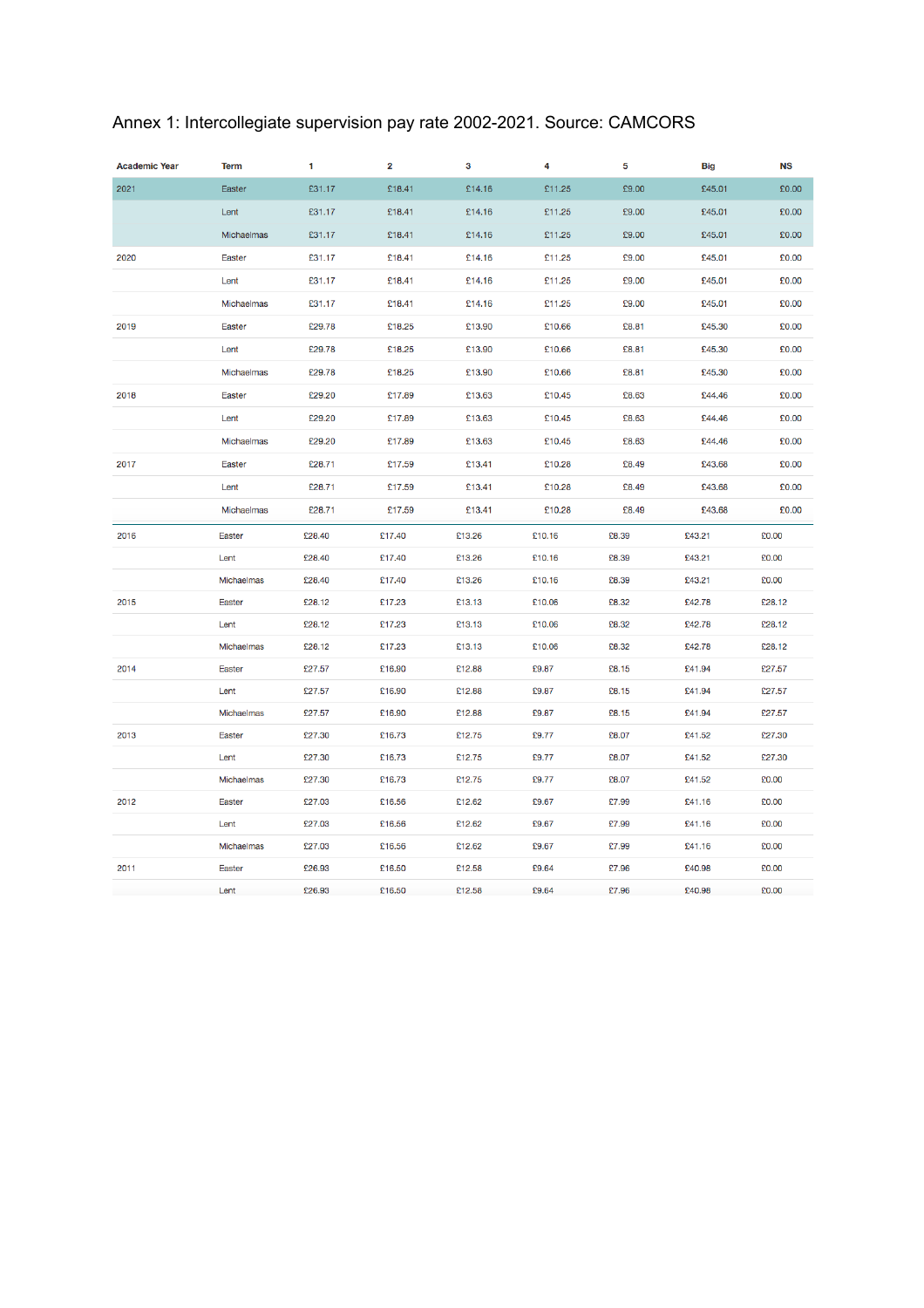|      | Michaelmas    | £26.93 | £16.50 | £12.58 | £9.64 | £7.96 | £40.98 | £0.00 |
|------|---------------|--------|--------|--------|-------|-------|--------|-------|
| 2010 | <b>Easter</b> | £26.82 | £16.44 | £12.53 | £9.60 | £7.93 | £40.80 | £0.00 |
|      | Lent          | £26.82 | £16.44 | £12.53 | £9.60 | £7.93 | £40.80 | £0.00 |
|      | Michaelmas    | £26.82 | £16.44 | £12.53 | £9.60 | £7.93 | £40.80 | £0.00 |
| 2009 | Easter        | £26.48 | £16.23 | £12.36 | £9.48 | £7.83 | £40.32 | £0.00 |
|      | Lent          | £26.48 | £16.23 | £12.36 | £9.48 | £7.83 | £40.32 | £0.00 |
|      | Michaelmas    | £26.48 | £16.23 | £12.36 | £9.48 | £7.83 | £40.32 | £0.00 |
| 2008 | Easter        | £24.74 | £15.15 | £11.55 | £8.85 | £7.32 | £37.64 | £0.00 |
|      | Lent          | £24.74 | £15.15 | £11.55 | £8.85 | £7.32 | £37.64 | £0.00 |
|      | Michaelmas    | £24.74 | £15.15 | £11.55 | £8.85 | £7.32 | £37.64 | £0.00 |
| 2007 | Easter        | £23.84 | £14.60 | £11.13 | £8.53 | £7.05 | £36.27 | £0.00 |
|      | Lent          | £23.84 | £14.60 | £11.13 | £8.53 | £7.05 | £36.27 | £0.00 |
|      | Michaelmas    | £23.84 | £14.60 | £11.13 | £8.53 | £7.05 | £36.27 | £0.00 |
| 2006 | Easter        | £23.03 | £14.11 | £10.75 | £8.24 | £6.81 | £35.04 | £0.00 |
|      | Lent          | £23.03 | £14.11 | £10.75 | £8.24 | £6.81 | £35.04 | £0.00 |
|      | Michaelmas    | £23.03 | £14.11 | £10.75 | £8.24 | £6.81 | £35.04 | £0.00 |
| 2005 | Easter        | £22.36 | £13.70 | £10.44 | £8.00 | £6.61 | £34.02 | £0.00 |
|      | Lent          | £22.36 | £13.70 | £10.44 | £8.00 | £6.61 | £34.02 | £0.00 |
|      | Michaelmas    | £22.36 | £13.70 | £10.44 | £8.00 | £6.61 | £34.02 | £0.00 |
| 2004 | Easter        | £21.71 | £13.30 | £10.14 | £7.77 | £6.42 | £33.03 | £0.00 |
|      | Lent          | £21.71 | £13.30 | £10.14 | £7.77 | £6.42 | £33.03 | £0.00 |
|      | Michaelmas    | £21.71 | £13.30 | £10.14 | £7.77 | £6.42 | £33.03 | £0.00 |
| 2003 | <b>Easter</b> | £20.99 | £12.86 | £9.80  | £7.51 | £6.21 | £31.93 | £0.00 |
|      | Lent          | £20.99 | £12.86 | £9.80  | £7.51 | £6.21 | £31.93 | £0.00 |
|      | Michaelmas    | £20.99 | £12.86 | £9.80  | £7.51 | £6.21 | £31.93 | £0.00 |
| 2002 | Easter        | £20.28 | £12.42 | £9.47  | £7.26 | £6.00 | £30.85 | £0.00 |
|      | Lent          | £20.28 | £12.42 | £9.47  | £7.26 | £6.00 | £30.85 | £0.00 |
|      | Michaelmas    | £20.28 | £12.42 | £9.47  | £7.26 | £6.00 | £30.85 | £0.00 |
|      |               |        |        |        |       |       |        |       |